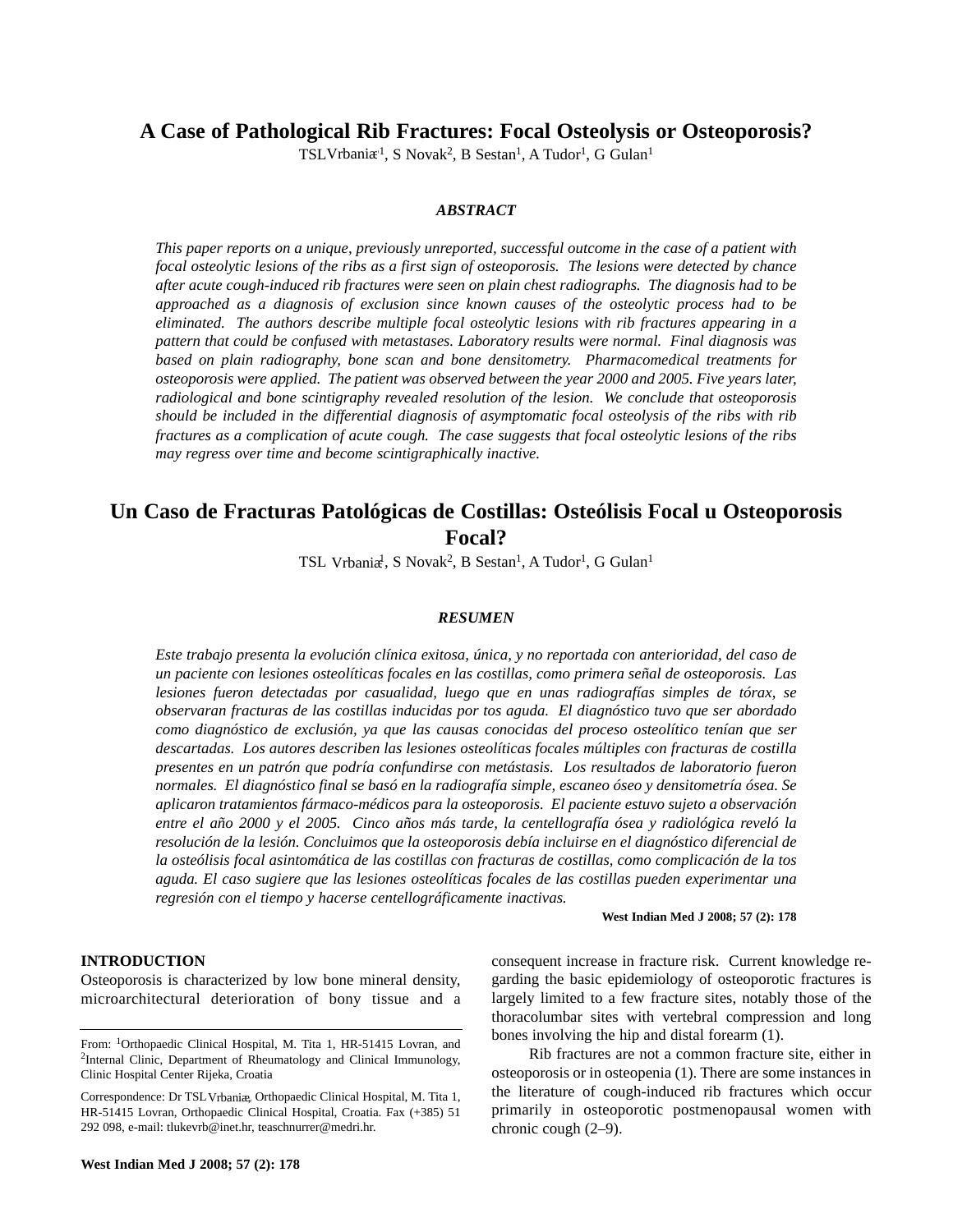When focal bone loss in ribs is diagnosed, known causes of an osteolytic process should be eliminated. Osteolytic rib lesions on plain chest radiograms and hot spots on bone scan in a patient with extraskeletal malignancy is a relatively common finding and is reported to be associated with metastasis (10, 11). A broad variety of diseases should be considered in the differential diagnosis of focal rib osteolysis.

Reported herein is a previously well premenopausal woman, with no history of trauma without osteoporotic riskfactors and with acute cough-induced bilateral rib fractures as the first sign of osteoporosis.

The diagnosis had to be approached as a diagnosis of exclusion. This combination of clinical findings is quite unusual and to the best of the authors' knowledge no similar case has been documented in the literature.

## **CASE REPORT**

This previously well 50-year old premenopausal woman reported severe chest pain after onset of acute cough (\$ 2 weeks duration). There was no history of trauma and no acute respiratory infection. Physical examination showed marked bilateral tenderness on the chest wall during respiration. Regional lymphadenopathy and hepatosplenomegaly were not detected. Skeletal survey by plain chest radiography showed, at that time, multiple focal involvement of ribs with bilateral osteolytic lesions and rib fractures (Fig.1a, 1b).



Fig. 1a: Photograph of a PA chest X-ray. There appears to be a lytic lesion in the posterior aspect of the right  $8<sup>th</sup>$  rib. Its margins are widely separated. This does not look like a typical fracture.



Fig. 1b: Oblique view of the right hemithorax showing an atypical fracture of the right 8th rib and radiolucent areas in several other ribs.

A technetium-99m diphosphonate bone scan showed increased radioisotope uptake in the areas identified as abnormal by plain radiography (Fig. 2a, 2b).

## **2a**



Fig. 2a, 2b: Shows multiple areas of increased uptake in several ribs on scintigraphy. The study dated November 29, 2000.

Laboratory data were at normal range including: erythrocyte sedimentation rate, C-reactive protein, white blood cell count, liver transaminases, serum levels of calcium and phosphate with neutral calcium balance. Also, serum levels of alkaline phosphatase and thyroid and parathyroid hormones were at normal range. Serum protein electrophoresis showed no homogeneous spike in the globulin fraction. Breasts ultrasound and mammography showed no evidence of malignant process. Computed tomography of the chest, abdomen and pelvis revealed no evidence of primary cancer and metastasis. Endoscopy showed no evidence of gastrointestinal lesions. Bone marrow aspiration at the sternum did not reveal pathologic cells. Allergologic tests and tuberculosis tests were negative and the same was the case with bronchoscopy.

To establish the diagnosis, open biopsy of the 8th right rib was performed. The results were negative for tumour cells. Only thin trabecular bone with callus formation was observed.

At that time, on the basis of the historical, clinical, radiological and laboratory evaluation conducted beforehand, the aetiology of the rib lesions was still unknown. The last suspected diagnosis was that of osteoporosis.

A dual-energy X-ray absorptiometry (DEXA) bone densitometry was done and normal mineral bone density was found in the lumbar spine, 1.098 g/cm2, with T score: -0.9. An exception was found in the L1, T score: -1.3 and in the L2, T score: -1.7 which revealed osteopaenia. Both hips also showed osteopaenia. The left hip showed T score -1.0 whereas the right hip had T score -1.5. The rate of bone loss was approximately 0.13  $g/cm<sup>2</sup>$  and 0.18  $g/cm<sup>2</sup>$  at both hips.

Histological examination of a biopsy specimen obtained from the left iliac crest revealed decrease in bone volume with thin trabecular bone, increase in osteoclastic activity and normal osteoblastic activity. Osteoclasts were not characteristic for Paget's disease of bone.

Alendronate, an orally administered bisphosphonate, was prescribed with supplemental calcium and vitamin D. This regimen was well tolerated and had no gastrointestinal side effects.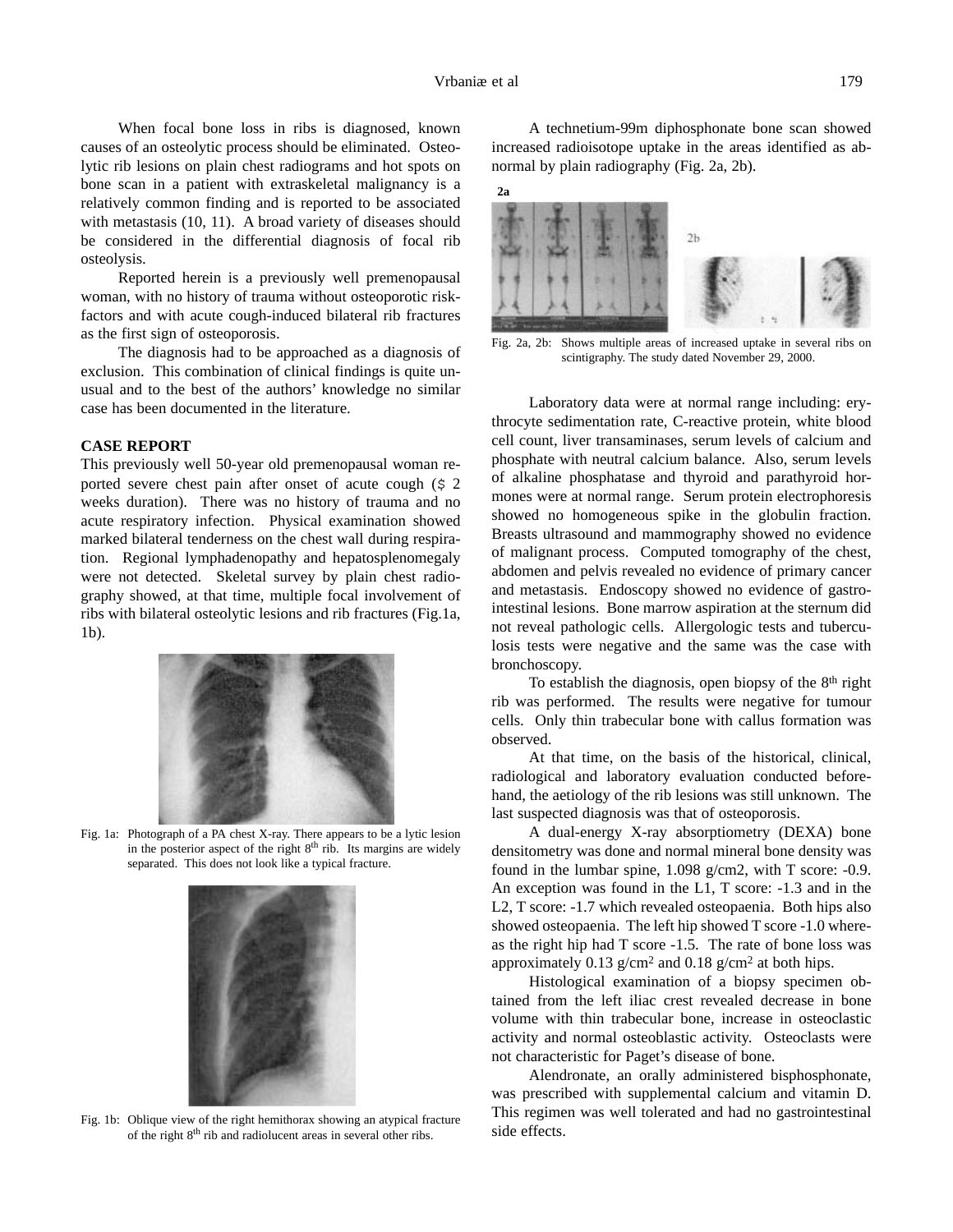After five years of treatment with alendronate, calcium and vitamin D DEXA bone densitometry had improved in all the measured sites: the L1 T score: -0.3, the L2 T score: 0.3 and left hip T score: -0.5. Plain radiography revealed old rib fractures with callus formation and loss of continuity of the 8th right rib on biopsy (Fig. 3a, 3b). Bone scans taken at the

 $3<sub>b</sub>$ 3a

Fig. 3a, 3b: Show photographs of a PA chest X-ray and an oblique view of the right hemithorax, showing the condition following open biopsy of the 8<sup>th</sup> right rib which was performed 5 years previously and radiological resolution of other rib lesions (decrease in the size of the radiolucent areas).

same time showed decrease in uptake of radioisotope without hot spots (Fig. 4a, 4b).



Fig. 4a, 4b: Show no increased uptake in the ribs. This study is dated April 12, 2005.

The patient was observed between the year 2000 and 2005 after which time she was discharged from therapy.

#### **DISCUSSION**

Cough induced rib fractures, without any evidence of a malig-nant process, occur rarely in previously healthy persons and is primarily seen in osteoporotic postmenopausal women (2). They are more commonly associated with chronic cough of known aetiology and are likely to be related to repetitive mechanical stress to the ribs caused by coughing (2). To our knowledge, the study of Hanak *et al* is the only study which presents 54 patients with cough-induced rib fractures. Most of the patients reported by Hanak *et al* who underwent bone densitometry were in the osteopenic and osteoporotic range. However, cough-induced rib fractures can occur in persons with normal bone density (2, 5). This kind of trauma has several similarities to rib fractures induced by rigorous athletic training (12–15). Furthermore, in elite rowers, rib fractures can occur because the lateral aspect of the rib cage is subject to the greatest bending force during coughing and rowing (12–15). A similar trend is seen in few case reports of cough-induced fractures reported to date (2–8, 12–15). Chest radiography shows a relatively low sensitivity to the detection of cough induced rib fractures and may only reveal up to 60% of the fractures (2, 11, 16). Displaced rib fractures and fractures with callus formation are relatively easy to detect on plain radiographs. In contrast, fractures of ribs that are not displaced or that affect only one aspect of bony cortex (analogous to the greenstick fractures in children) are more difficult to detect with radiography (2, 3). Radionuclide bone scan and CT are more sensitive tools for the detection of stress rib fractures (2, 10, 11, 16, 17). In the reported case, the cough-induced rib fractures occurred in a previously well, premenopausal woman and was associated with acute cough of unknown aetiology. These rib fractures occurred at the lateral aspect of the rib cage because of the greatest bending force during repeated coughing at the sites of bone insufficiency, secondary to unknown cause. Furthermore, in the reported case, chest radiography had a relatively high sensitivity because fractures began in focal osteolytic lesions of the ribs with clearly seen fracture line and bone cortical disruption. Radionuclide bone scans have supported the previously observed specific bone loss bilaterally on the lateral aspect of the rib cage.

Due to the fact that osteolytic rib lesions on plain chest radiograms and hot spots on bone scan are relatively common findings in a patient with extraskeletal malignancy and because they are reported to be associated with metastasis (10), the initial diagnosis was a metastatic process or extraskeletal malignancy. The diagnosis should be approached as a diagnosis of exclusion. Known causes of an osteolytic process should be eliminated. Paget's disease of bone and multiple myeloma should be excluded as underlying causes because urgent treatment of these malignancies is indicated.

Furthermore, multiple randomly distributed foci of increased radionuclide uptake in ribs, mimicking the pattern of osseus metastases, have been reported in several inflammatory, vascular and traumatic conditions. Reported cases include Cushing's syndrome, extreme altitudes, post-traumatic situations, tuberculosis, brucellosis and coccidiomycosis  $(18-23)$ .

There were no identifiable causes for focal bone loss of the rib. The last diagnosis, still valid, was osteoporosis. Despite the fact that rib fractures are not the common site for osteoporotic fracture, Hanak *et al* in their study reported that reduced bone density is a risk factor and rib fractures could be a complication of chronic cough. However, descriptions of cough-induced rib fractures have been limited to diffuse loss of bone tissue which is radiologically hard to detect. Furthermore, in cases reviewed in the literature, there is no reported case of cough-induced fractures secondary to osteoporosis of the ribs.